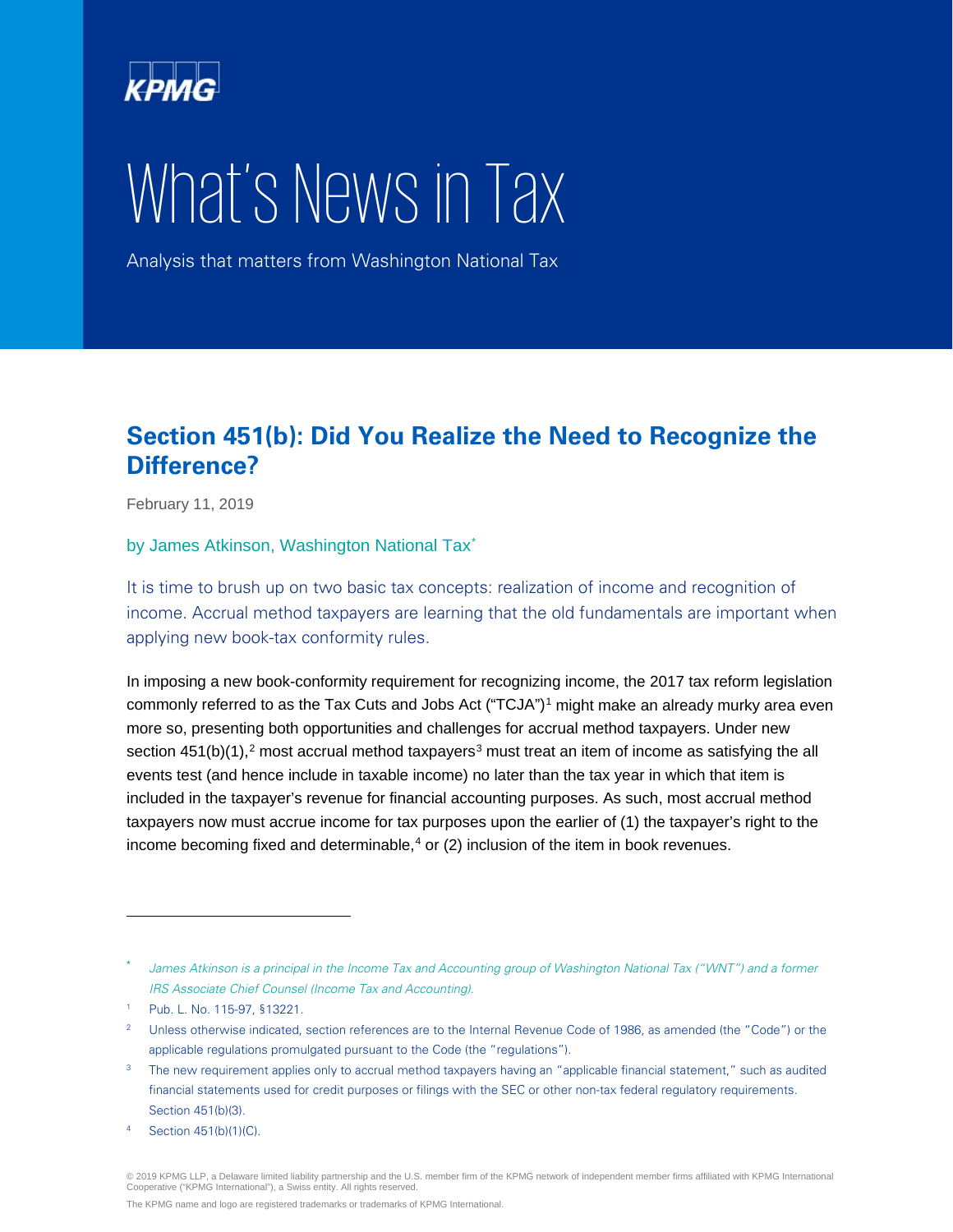This change to a nearly 100 year-old legal standard<sup>[5](#page-1-0)</sup> raises a number of nettlesome questions, including the treatment of cost of goods sold associated with accelerated income, the interaction of the new rule with existing provisions applicable to financial instruments, as well as various procedural questions. Potentially as problematic, however, is a significant exception to the new requirement. The legislative history to section 451(b) makes clear that the new rule accelerates only the *recognition* of an item of income, but does not affect when that item is *realized* for federal tax purposes.[6](#page-1-1) As a result, the distinction between realization and recognition has taken on a much broader significance than under prior law.

Realization and recognition are fundamental tax accounting concepts familiar to nearly all tax practitioners. Because taxpayers may now need to dissect the distinction between these concepts with greater precision, a preliminary return to basics is a prudent first step before graduating to the more nuanced analysis that new section 451(b) may require.

At the most rudimentary level, analyzing a potential item of income presents three basic questions:

- Is the item income?
- If so, when does it become income (realization)?
- When must the item of income be included on the taxpayer's return (recognition)?

As discussed below, the second two questions in many cases have been collapsed into a single inquiry for accrual method taxpayers because the distinction has not mattered outside property dispositions. Under new section 451(b), however, the distinction becomes important across a broader spectrum.

The first question looks to whether an item is income at all, in contrast to nontaxable items such as returns of capital, repayment of loans, customer deposits, receipts in the taxpayer's capacity as an agent, and any number of other circumstances in which the receipt of cash or property is not a taxable accession to wealth.[7](#page-1-2) Because it affects only the timing of an item of *income*, new section 451(b) does not implicate this first step.

The second analytical step asks when an item converts from potential income in the future to actual income in the present—in other words, when the income is realized. In a now talismanic formulation, the U.S. Supreme Court in *Glenshaw Glass* described income as "instances of undeniable accessions to wealth, *clearly realized*, and over which the taxpayers have complete dominion."[8](#page-1-3) The Code also

-

The KPMG name and logo are registered trademarks or trademarks of KPMG International.

<span id="page-1-0"></span><sup>&</sup>lt;sup>5</sup> United States v. Anderson, 269 U.S. 422 (1926) (articulating what became the all events test). See also Thor Power Tool Co. v. Commissioner, 439 U.S. 522 (1979) (based on differing objectives, rejecting equivalence of GAAP and tax accounting methods).

<span id="page-1-1"></span><sup>6</sup> H.R. Conf. Rep. No. 115-466, at 428 fn. 872 (Dec. 15, 2017).

<span id="page-1-2"></span><sup>7</sup> Commissioner v. Glenshaw Glass Co., 348 U.S. 426 (1955). See, e.g., Commissioner v. Indianapolis Power & Light Co., 493 U.S. 203 (1990) (customer deposits); Seven-Up Co. v. Commissioner, 14 T.C. 965 (1950) (company had no income when it received payments as an agent on behalf of others).

<span id="page-1-3"></span><sup>8 348</sup> U.S. at 431 (emphasis added).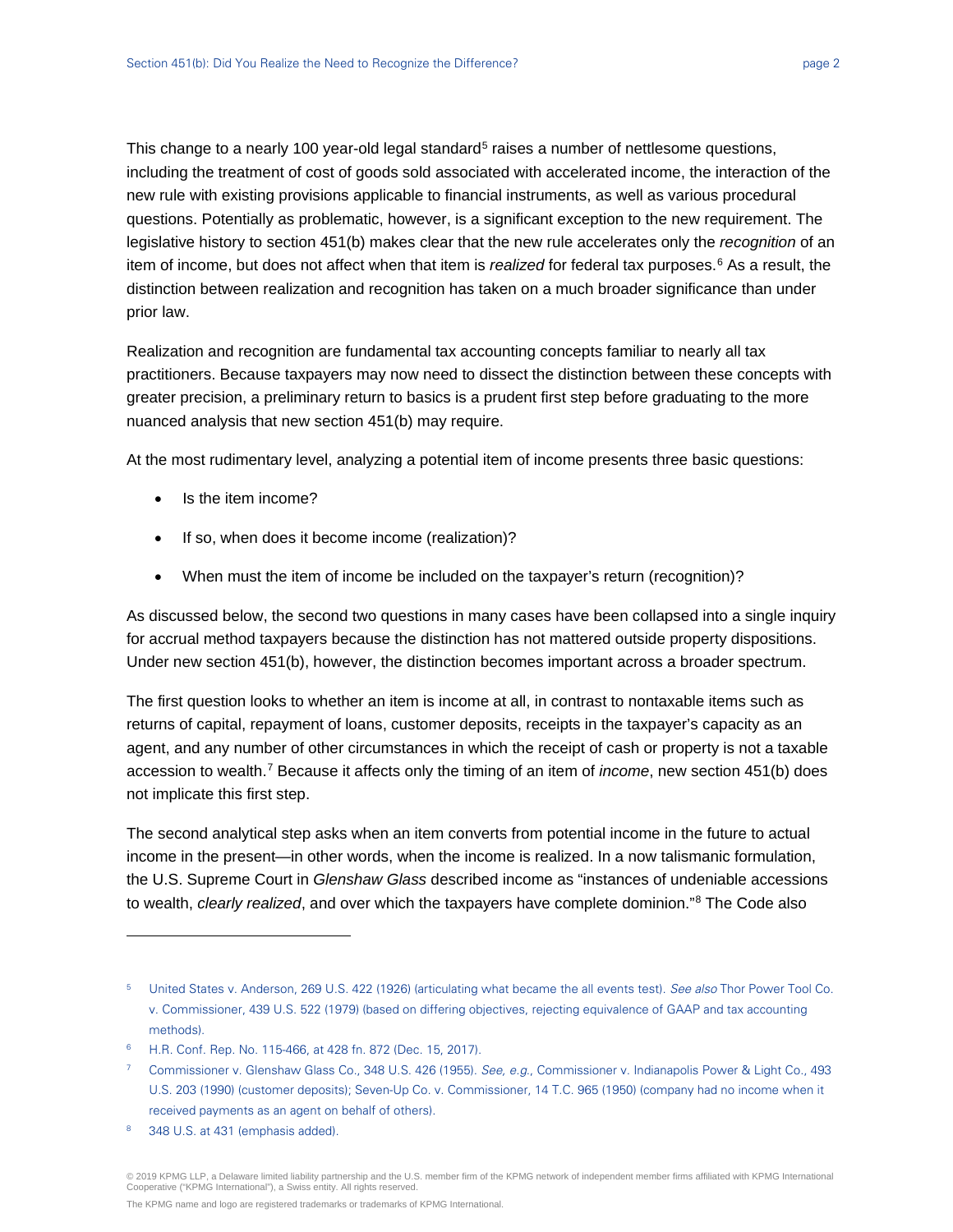relies upon the concept of realization as the prerequisite for income inclusion. Section 1001(a)(1) provides that the gain (or loss) from the sale or other disposition of property is the excess of the amount *realized* over the property's adjusted basis (or vice versa), as provided in section 1011.

Because in most cases the U.S. tax system is event driven, the concept of realization essentially looks to whether there has been a closed and completed transaction for tax purposes. In describing new section 451(b) in its "Blue Book," Congress's Joint Committee on Taxation ("JCT") explained that an item of income is not realized until the year in which "the necessary material conditions and requirements for receipt of the [item] have been met and the taxpayer has a fixed and definite right to receive the income."[9](#page-2-0)

In contrast, except in specific circumstances (such as the mark-to-market rules), mere fluctuations in the value of property do not result in gross income. Instead, if the taxpayer still owns the asset, gain or loss from increases or decreases in the asset's value have not yet been realized through a closed and completed tax transaction. As watchers of the stock market know, "paper gains" may disappear as quickly as they are created. Until the "accession to wealth" is permanently reduced to the taxpayer's dominion and control through a closed and completed transaction, it is not yet locked in, or "realized." It is the difference between having dreams of wealth, and realizing those dreams.

Section 1001(c) provides the final step between having potential income and including the item on a tax return: Except as otherwise provided in subtitle A (Income Taxes), the entire amount of the gain or loss determined under section 1001 on the sale or exchange of property shall be recognized. In other words, once a potential item of income is *realized* under section 1001(b), it will be *recognized* under section 1001(c) in accordance with the taxpayer's accounting method, *unless* another provision of subtitle A permits the taxpayer to defer recognizing that realized gain.

For example, in certain circumstances taxpayers can defer recognizing realized gain through a like-kind exchange of real property under section 1031. The involuntary conversion rules of section 1033 provide another exception to the immediate recognition of gain realized upon the disposition of property. In either case, the gain realized upon the disposition of the original property is preserved through a basis adjustment in the replacement property, resulting in that *realized* gain being *recognized* in accordance with the taxpayer's method of accounting upon the subsequent taxable disposition of the replacement property.

The distinction between realization and recognition becomes murkier outside the context of property transactions. Reflecting the Supreme Court's view that Congress exercised the full breadth of its constitutional authority to impose taxes, section 61 states broadly that except as otherwise provided in subtitle A (Income Taxes), gross income means "all income from whatever source derived," including but not limited to a laundry list of sources. Sources of gross income within the scope of section 61 include not only gains derived from dealings in property, but also compensation for services (including

The KPMG name and logo are registered trademarks or trademarks of KPMG International.

<span id="page-2-0"></span><sup>9</sup> Joint Committee on Taxation, General Explanation of Public Law 115-97, JCS-1-18, at 166 Example 6 (Dec. 2018) (the "Blue Book").

<sup>© 2019</sup> KPMG LLP, a Delaware limited liability partnership and the U.S. member firm of the KPMG network of independent member firms affiliated with KPMG International Cooperative ("KPMG International"), a Swiss entity. All rights reserved.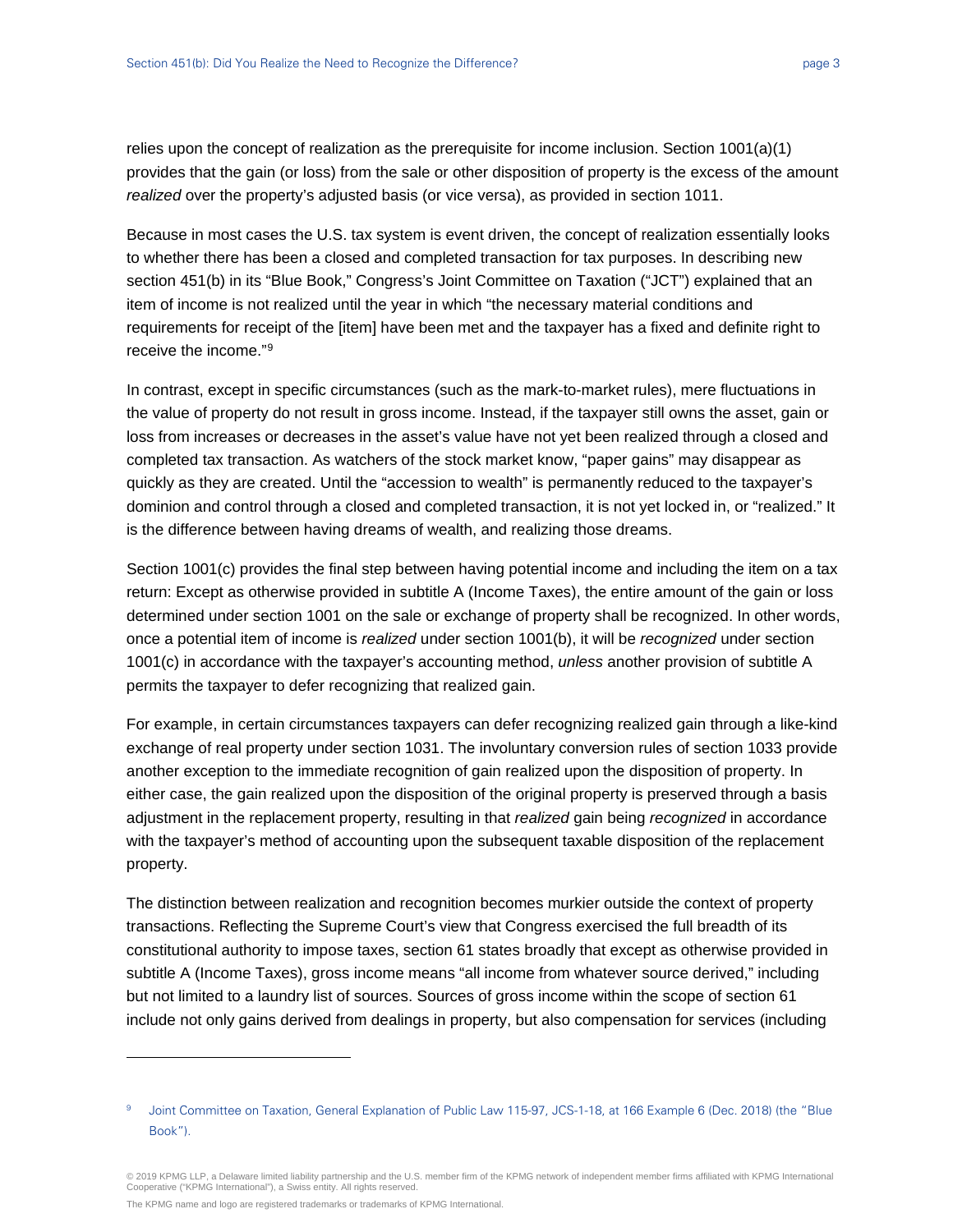fees, commissions, fringe benefits, and similar items), interest, rents, royalties, dividends, distributive shares of partnership gross income, and several others.

Unlike section 1001, the much broader definition of gross income in section 61 makes no reference to the concepts of realization and recognition. One could read this omission to mean that the realization concept applies only to gain or loss derived from dispositions of property. If so, the exclusion of unrealized gains from the new book-conformity requirement would apply only in the context of property transactions, and not with respect to any other categories of gross income (such as compensation for services). Numerous sources, however, indicate otherwise.

Principally, the Treasury regulations under section 61 make clear that the realization concept is in fact relevant to all categories of gross income, and not just gain or loss from the disposition of property. In defining gross income, section 1.61-1(a) provides that gross income "includes income realized in any form." It provides further that "income may be realized" in the form of services, meals, accommodations, stock or other property, as well as in cash.

The regulations give no indication that the references to "realized" income apply to some but not all types of income within the all-encompassing scope of section 61. Instead, the breadth of the regulations' discussion suggests the opposite. As an example, section 1.61-12 provides that income from the discharge of indebtedness "may result in the realization of income." There is no precondition in section 61(a)(11) that the forgiven indebtedness relate to property transactions.

Other sources confirm this conclusion. First, in defining gross income as an amount "*clearly realized*, over which the taxpayer has dominion and control," *Glenshaw Glass* itself was considering the treatment of punitive damages, rather than gain or loss from the disposition of property.

Second, in describing the new provision, the JCT provides two examples demonstrating the exclusion of unrealized items from the new book-conformity requirement. The first example involves a performance bonus in connection with a contract for consulting services. The second involves commissions related to the sale of insurance contracts. Clearly the JCT anticipates that the exclusion of unrealized gain will be relevant in contexts beyond the disposition of property.

Finally, at least one court has referenced the realization concept in the context of service fees. In *Cox v. Commissioner*, [10](#page-3-0) the Tax Court analyzed the taxation of investment adviser fees. In describing the taxpayer's present method of accounting, the court explained how the taxpayer determined when it "would treat [an item] as realized and reportable income."

Otherwise, courts generally have not discussed the realization concept in the context of compensation, service fees, or items of gross income other than gain or loss from dispositions of property. This is not surprising. Prior to new section 451(b), the distinction between realization and recognition had been relevant in the context of property dispositions due to the potential ability to defer recognizing realized gain. As a practical matter, however, because the Code generally does not provide similar deferral

<span id="page-3-0"></span><sup>10</sup> 43 T.C. 448, 454 (1965).

<sup>© 2019</sup> KPMG LLP, a Delaware limited liability partnership and the U.S. member firm of the KPMG network of independent member firms affiliated with KPMG International<br>Cooperative ("KPMG International"), a Swiss entity. All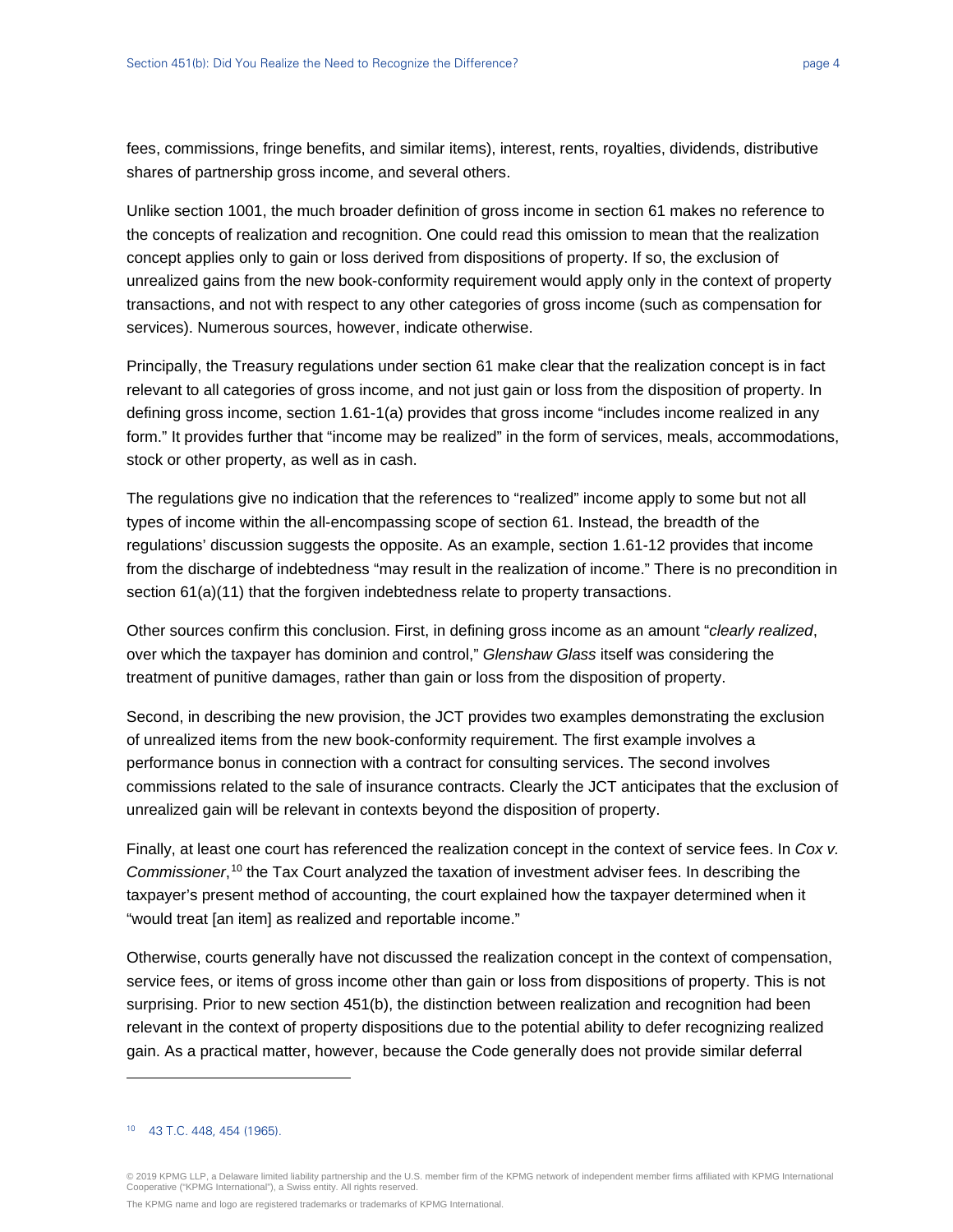vehicles for income from other sources, there has been little need to separately discuss when an item of compensation or service revenue (for example) is realized and when it is recognized.[11](#page-4-0)

Instead, courts generally consider when an accrual method taxpayer must report an item of income simply by applying the two-prong all events test familiar to most tax practitioners:

- When have all the facts occurred that fix the taxpayer's right to the income?
- When is that amount reasonably determinable?<sup>[12](#page-4-1)</sup>

In applying this standard, the taxpayer obtains a "fixed right" to payment upon the earlier of (1) the taxpayer's receipt of payment, (2) the contractual due date, or (3) the taxpayer's performance (in common parlance, the earlier of earned, due, or received).<sup>[13](#page-4-2)</sup> An accrual basis taxpayer must report income in the year the right to the income accrues, despite the necessity for mathematical computations or ministerial acts.[14](#page-4-3)

While the factual nature of this standard frequently presents analytical challenges (such as those discussed below), these issues have been discussed for so many decades that applicable analytical tools are readily at hand.

Taxpayers, the IRS, and courts have less experience, however, in determining whether accrual is premature due to an item outside of property transactions not yet having been realized, rather than because it has been realized but not yet recognized—a critical distinction in applying the new acceleration requirement. The examples posited by the JCT in the Blue Book underscore the analytical difficulties that may lie ahead.<sup>[15](#page-4-4)</sup>

The Blue Book uses two examples to demonstrate how the realization concept interacts with new section 451(b). In the first example, the taxpayer enters into a three-year contract to provide consulting services. The taxpayer will receive payment as the services are provided and will be entitled to a \$4,500 bonus at the end of the three-year period if certain material conditions and requirements are met. Under the new "rev rec" financial accounting standards, the taxpayer allocates one-third of the

<sup>15</sup> Like other legislative history, the Blue Book does not constitute binding "authority." It is instructive, however, in understanding congressional intent, and may be taken into consideration by Treasury and the IRS in developing forthcoming guidance. Thus, it is insightful but not controlling.

The KPMG name and logo are registered trademarks or trademarks of KPMG International.

<span id="page-4-0"></span><sup>11</sup> But see Rev. Proc. 2004-34, 2004-1 C.B. 991 (permitting limited deferral for advance payments received for goods, services, and other specific types of income, but only to the extent not included in book revenue). The TCJA codified Revenue Procedure 2004-34 as section 451(c).

<span id="page-4-1"></span><sup>&</sup>lt;sup>12</sup> See, e.g., American Auto. Ass'n v. United States, 367 U.S. 687 (1961) (auto club membership dues); Johnson v. Commissioner, 108 T.C. 448 (1997) (multi-year vehicle service contracts); Charles Schwab Corp. v. Commissioner, 107 T.C. 282 (1996) (brokerage fees); Oak Indus., Inc. v. Commissioner, 96 T.C. 559 (1991) (deposits for subscription television service); Perry Funeral Home, Inc. v. Commissioner, T.C. Memo 2003-340 (pre-need funeral contracts).

<span id="page-4-2"></span><sup>13</sup> Schlude v. Commissioner, 372 U.S. 128, 133, 137 (1963); Rev. Rul. 80-308, 1980-2 C.B. 162; Rev. Rul. 74-607, 1974-2 C.B. 149.

<span id="page-4-4"></span><span id="page-4-3"></span><sup>14</sup> Continental Tie & Lumber Co. v. United States, 286 U.S. 290, 295-297 (1932); Charles Schwab, 107 T.C. at 292.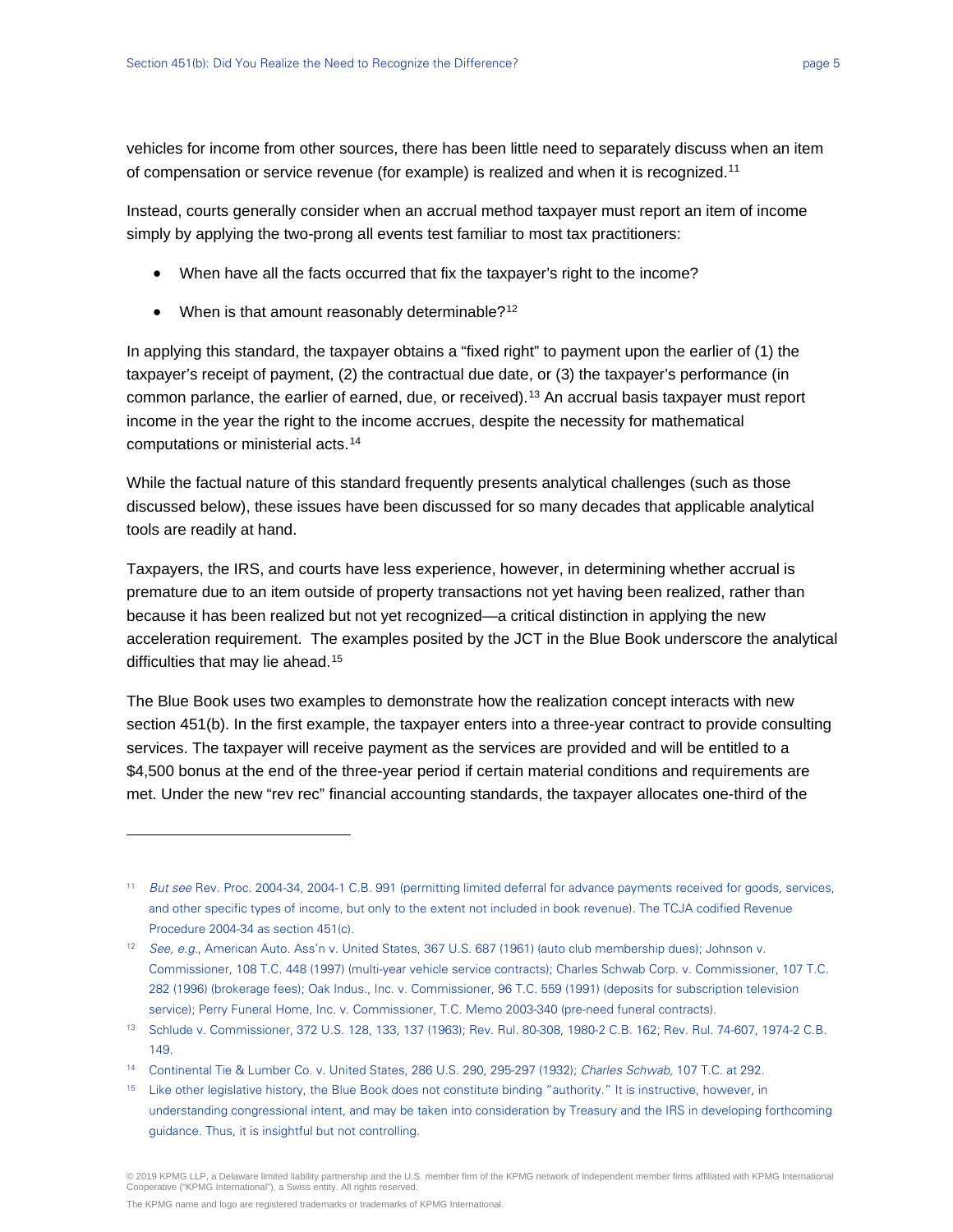anticipated \$4,500 bonus to each of the three years in the contract term, including an additional \$1,500 in its book revenue for each of those three years. New section 451(b) generally deems the all events test to be satisfied no later than the year in which an item is included in revenue for book purposes. On these facts, however, the JCT concludes that the taxpayer is *not* required by section 451(b) to accelerate any portion of the \$4,500 performance bonus, notwithstanding the book acceleration. Instead, the JCT concludes:

For Federal income tax purposes, the performance bonus is not *realized* until year three when the necessary material conditions and requirements for receipt of the performance bonus have been met and the taxpayer has a fixed and definite right to receive the income. Accordingly, the taxpayer includes the \$4,500 performance bonus in gross income in year three.<sup>[16](#page-5-0)</sup>

Contrast this example with one posited by the JCT in discussing the interaction of the traditional all events test with new section 451(b). In that example, the taxpayer contracts to expand a customer's warehouse facility for a total of \$100,000. Under the contract, the taxpayer will bill the customer \$50,000 when construction begins and \$50,000 upon the completion of construction. The construction services are "non-severable," and there are no milestone payments over the course of the project—just two payments, one at the beginning of the project and one upon its conclusion. Construction begins in year 1 and is completed in year 2. For financial accounting purposes, the taxpayer recognizes \$60,000 in year 1 and \$40,000 in year 2. Under the traditional all events test, the taxpayer would have recognized \$50,000 in year 1 and \$50,000 in year 2. The Blue Book concludes, however, that because of new section 451(b)—the taxpayer instead must recognize \$60,000 in year 1 and \$40,000 in year  $2.17$  $2.17$ 

In this example, section 451(b) *deems* the taxpayer to have satisfied the first prong of the all events test with respect to the additional \$10,000 accelerated into its year 1 book revenue.<sup>18</sup> The additional income must be recognized and included on the year 1 tax return even though the all events test previously would not have treated any portion of the second \$50,000 contract amount as having been "fixed" prior to completion of the building.

In contrast, in the earlier example, the JCT concluded that section 451(b) did *not* apply to any portion of the \$4,500 performance bonus accelerated for book purposes, because the taxpayer did not yet have a "fixed and definite right to receive the income." As a result, no portion of the performance bonus was *realized* prior to contract completion, so section 451(b) could not accelerate *recognition* despite the book treatment.

Setting aside the correctness of either conclusion, the JCT's having reached differing results on relatively similar facts suggests that an already fine line is about to become even thinner. Courts have long distinguished between a present, fixed right to income that might be extinguished by a later event

<span id="page-5-0"></span><sup>16</sup> Blue Book, at 166, Example 6.

<span id="page-5-1"></span><sup>17</sup> Blue Book, at 162-163, Example 2 (emphasis added).

<span id="page-5-2"></span><sup>&</sup>lt;sup>18</sup> In these examples, there is no issue as to whether the amounts are "reasonably determinable" under the second prong of the all events test.

<sup>© 2019</sup> KPMG LLP, a Delaware limited liability partnership and the U.S. member firm of the KPMG network of independent member firms affiliated with KPMG International Cooperative ("KPMG International"), a Swiss entity. All rights reserved.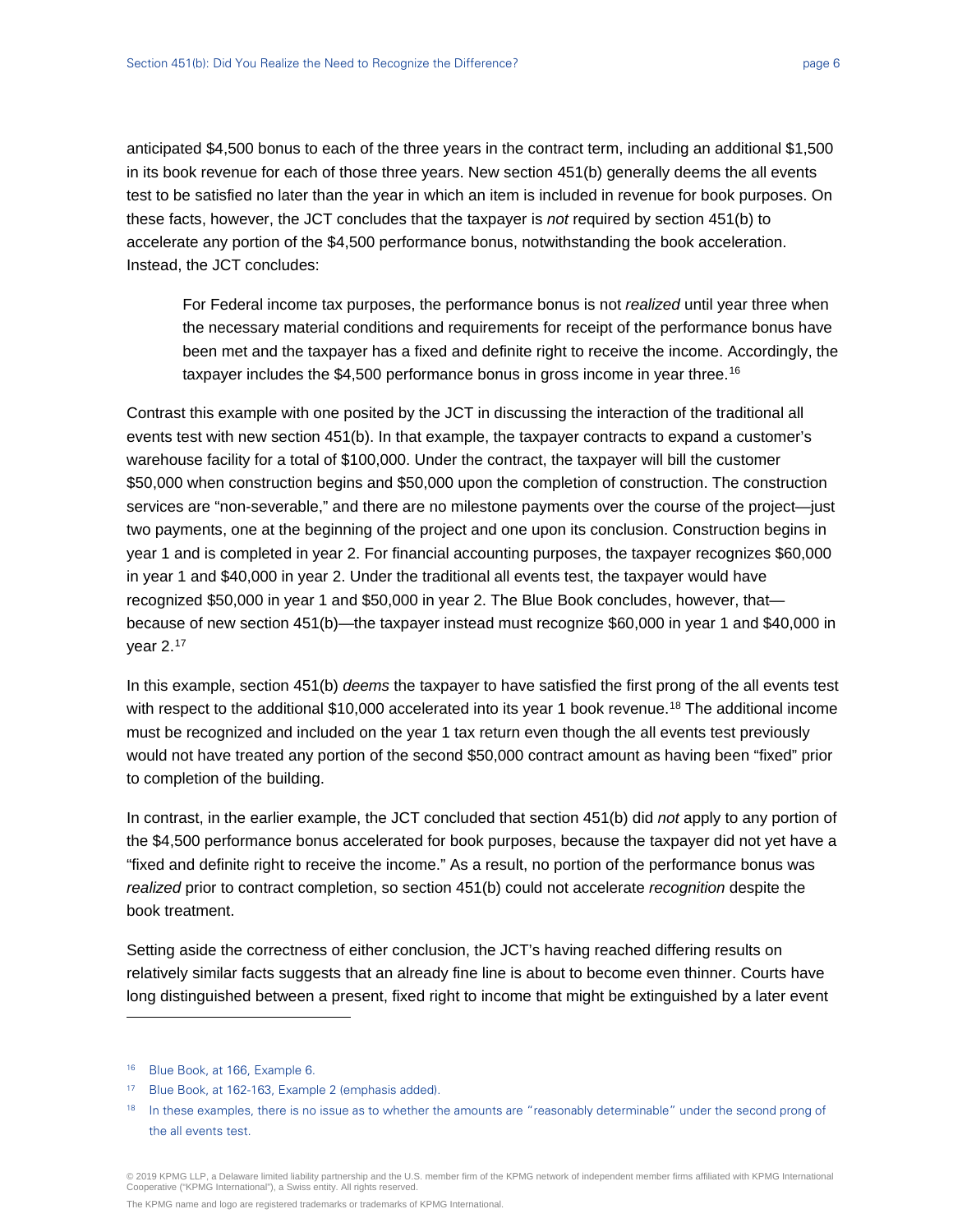(a "condition subsequent") and an inchoate right to income that will become fixed only if and when a specific event occurs (a "condition precedent").<sup>[19](#page-6-0)</sup> For example, a condition precedent may forestall accrual if the taxpayer has no contractual right to payment unless and until the customer formally accepts the product, and the customer's acceptance is more than ministerial.<sup>20</sup> The taxpayer has no "fixed right" to the income until formal acceptance by the customer. On the other hand, a condition subsequent exists if the taxpayer has a contractual right to payment upon delivery, but the customer has the right to demand a refund within six months following delivery. The taxpayer has a "fixed right" to the income immediately upon delivery, but a subsequent event may defease that right and require the taxpayer to reverse the income inclusion. In some cases, the line between a condition precedent (potential income in the future) and a condition subsequent (income immediately) is gossamer fine.

Layering in the realization concept only blurs the line further. Consider this example: On December 1, year 1, the taxpayer enters an agreement entitling it to receive \$100 so long as a specified stock index is above 20,000 on July 1, year 2. At the time of the agreement, the specified index is 21,000. Assume books recognizes the \$100 when the agreement is entered in year 1. $21$  On these facts, which of the following is correct?

- (1) There is no realization event in year 1 when the contract is entered because "the necessary material conditions and requirements for the receipt" of payment (the JCT formulation) will not be satisfied until July 1.
- (2) The specified index being above 20,000 on July 1 is a condition precedent, preventing satisfaction of the first prong of the all events test until the index can be measured on that date in year 2.
- (3) Because the market index is already above 20,000, its declining below 20,000 as of July 1 is a condition subsequent that might terminate the taxpayer's present "fixed right" to payment established in year 1.

Under the first answer, section 451(b) has no application prior to July 1, year 2 because the income has not been *realized* until that date. As a result, accrual (i.e., recognition) of the income *cannot* be accelerated into year 1 for tax purposes, regardless of the book treatment of the \$100. Result: Income in year 2.

The KPMG name and logo are registered trademarks or trademarks of KPMG International.

<span id="page-6-0"></span><sup>19</sup> Charles Schwab, 107 T.C. at 293; Wien Consol. Airlines, Inc. v. Commissioner, 60 T.C. 13, 15 (1973), aff'd, 528 F.2d 735 (9th Cir. 1976); Buckeye Intl. Inc. v. Commissioner, T.C. Memo. 1984-668.

<span id="page-6-1"></span><sup>&</sup>lt;sup>20</sup> See, e.g., Doyle, Dane, Bernbach, Inc. v. Commissioner, 79 T.C. 101 (1982) (state tax refund not included in income until state tax authority reviews the claim and approves the refund (or payment, if earlier)); Rev. Rul. 2003-3, 2003-1 C.B. 252 (because state tax authority's review of refund claim is not ministerial, claimed refund is not income until completion of that review and approval).

<span id="page-6-2"></span><sup>&</sup>lt;sup>21</sup> For purposes of this example, disregard any special tax provisions governing financial instruments as well as the actual financial accounting treatment required. This example is for general illustrative purposes only.